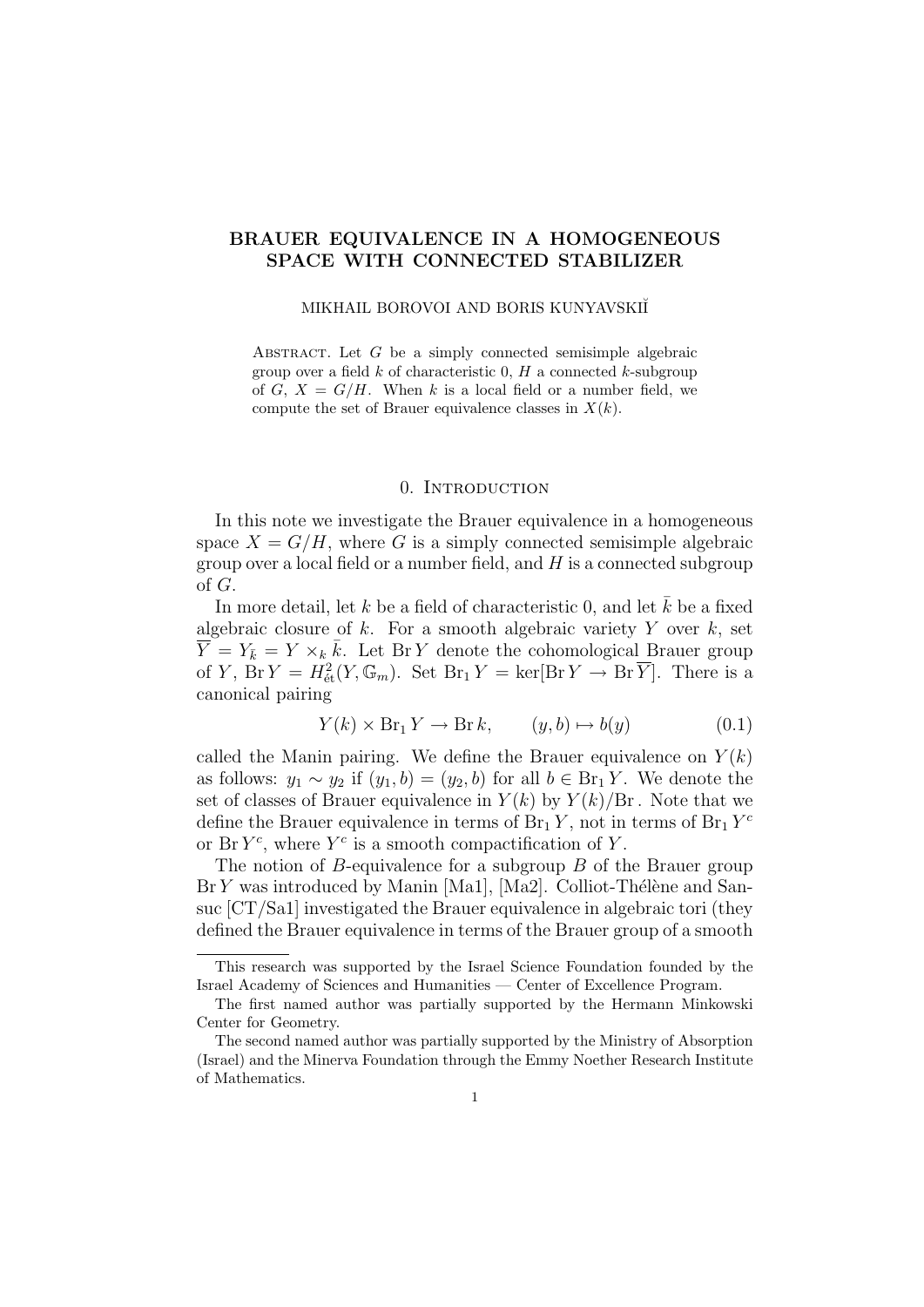compactification). The Brauer equivalence in reductive groups was studied in [Th].

Let  $G$  be a simply connected semisimple algebraic group over  $k$ . Let H be a connected subgroup of G. We denote by  $H<sup>tor</sup>$  the biggest toric quotient group of H. We are interested in the Brauer equivalence in the set  $X(k)$  where  $X = G/H$ .

We compute  $X(k)/Br$  when k is a local field. Namely, we prove that there is a bijection

$$
X(k)/{\rm Br}\xrightarrow{\sim}\!{\rm im}\,[{\rm ker}[H^1(k,H)\rightarrow H^1(k,G)]\rightarrow H^1(k,H^{\rm tor})]
$$

(Theorem 2.1). Moreover, when  $k$  is a nonarchimedean local field, we prove that there is a bijection  $X(k)/Br \stackrel{\sim}{\rightarrow} H^1(k, H^{\text{tor}})$  (Theorem 2.2).

We also compute  $X(k)/Br$  when k is a number field. We prove that there is a bijection

$$
X(k)/\text{Br} \xrightarrow{\sim} \text{im}\left[\ker[H^1(k, H) \to H^1(k, G)] \to \bigoplus_v H^1(k_v, H^{\text{tor}})\right]
$$

(Theorem 3.1), where v runs over the set of places of  $k$ . Moreover when  $k$  is a totally imaginary number field, we prove that there is a bijection

$$
X(k)/\mathrm{Br} \xrightarrow{\sim} H^1(k, H^{\text{tor}})/\mathrm{III}^1(k, H^{\text{tor}})
$$

(Theorem 3.4), where  $III<sup>1</sup>$  denotes the Shafarevich–Tate kernel.

In Example 3.9 we compute  $X(k)/Br$  when X is a symmetric space of a simply connected almost simple group over a totally imaginary number field k.

Remark 0.1. It would be interesting to compute the set of Brauer equivalence classes in  $X(k)$ , where  $X = G/H$ , with respect to the Brauer equivalence defined by the group  $\text{Br } X^c$ , where  $X^c$  is a smooth compactification of X. Unfortunately the group  $\mathop{\text{Br}} X^c$  is not known, there is only a conjecture of Colliot-Thélène and the second author [CT/K]. Note that if k is a number field and  $X = G/H$  is a symmetric space of a simply connected semisimple  $k$ -group  $G$ , then it follows from the conjecture of  $[CT/K]$  that  $Br X<sup>c</sup> = Br k$ , and therefore there is only one equivalence class in  $X(k)$ .

Acknowledgements. The paper was finished while the authors were visiting Sonderforschungsbereich 343 "Diskrete Strukturen in der Mathematik" (University of Bielefeld) whose hospitality and support are gratefully appreciated. We thank D. Harari and A. N. Skorobogatov for help in proving Theorem 1.5. We thank the referee for useful remarks, in particular for simplifying the proof of Theorem 3.1.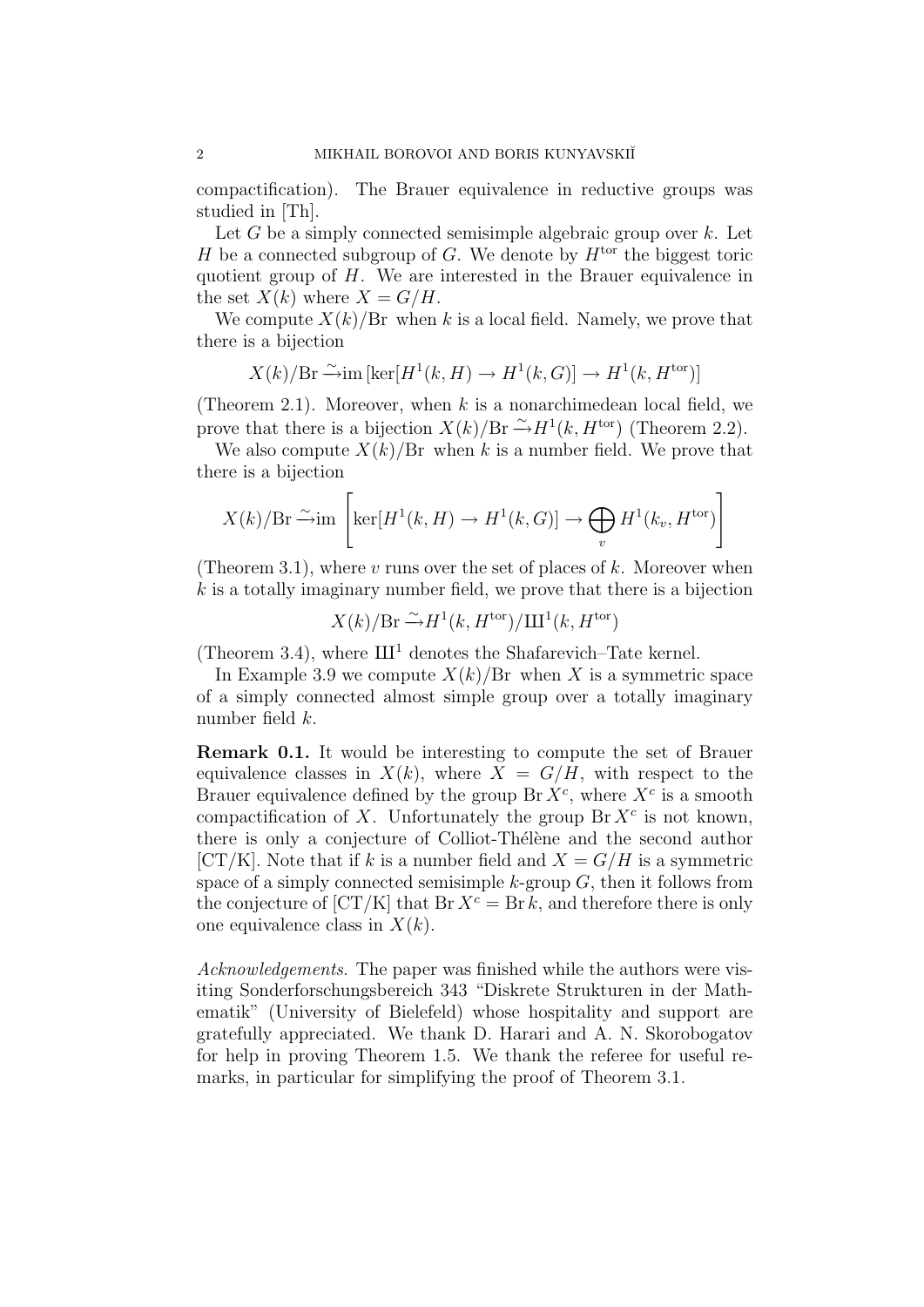#### 1. Generalities over an arbitrary field

1.1. We introduce some notation. For a smooth algebraic variety Y over a field k of characteristic 0 let  $U(Y) = k[Y]^{\times}/k^{\times}$ . Let Pic Y denote the Picard group of Y. Let  $\text{Br } Y$  and  $\text{Br }_1 Y$  be as in the Introduction. Set  $\text{Br}_a Y = \text{coker} [\text{Br } k \to \text{Br}_1 Y]$ . Assume that Y has a k-rational point y, and define

$$
Br_y Y = \ker[Br_1 Y \xrightarrow{y^*} Br k]
$$

where  $y^*$  is the specialization map.

We prove that  $Br_y Y \simeq Br_a Y$ . Consider the composed map

$$
Br k \to Br_1 Y \xrightarrow{y^*} Br k ,
$$

it is the identity of  $Br k$ . It follows that the exact sequence

$$
0 \to \text{Br}_y Y \to \text{Br}_1 Y \xrightarrow{y^*} \text{Br } k \to 0
$$

splits, and we obtain an isomorphism  $\text{Br}_y Y \oplus \text{Br}_k \simeq \text{Br}_1 Y$ . Thus we obtain an isomorphism  $\text{Br}_y Y \to \text{Br}_a Y$  and a splitting  $\text{Br}_a Y \to \text{Br}_1 Y$ of the exact sequence

$$
0 \to \text{Br} k \to \text{Br}_1 Y \to \text{Br}_a Y \to 0.
$$

1.2. We wish to investigate the Brauer equivalence in homogeneous spaces. Let G be a simply connected semisimple algebraic group over a field k of characteristic 0. Let  $H \subset G$  be a connected k-subgroup. Set  $X = G/H$ ; then X is a left homogeneous space of G with connected stabilizer. The variety X has a distinguished k-rational point  $x_0$ , the image in  $X(k)$  of the unit element  $e \in G(k)$ .

We recall the definition of the connecting map  $\delta: X(k) \to H^1(k, H)$ , cf. [Se], I-5.4. Let  $\pi: G \to G/H = X$  denote the canonical morphism. The group H acts on the right on G by  $q * h = qh$  where  $q \in G$ ,  $h \in H$ . Let  $x \in X(k)$ ; then  $\pi^{-1}(x)$  is a right torsor under H. By definition  $\delta(x)$  is the class of the torsor  $\pi^{-1}(x)$  in  $H^1(k, H)$ . Note that the map  $\delta$  induces a canonical bijection

$$
G(k)\backslash X(k) \xrightarrow{\sim} \ker[H^1(k, H) \to H^1(k, G)]
$$

(cf. [Se], I-5.4, Cor. 1 of Prop. 36), where  $G(k)\ X(k)$  is the quotient of  $X(k)$  by the left action of  $G(k)$ .

We construct a map  $X(k) \to H^1(k, H^{\text{tor}})$  taking  $x_0$  to 1. Composing the map  $\delta: X(k) \to H^1(k, H)$  with the canonical map  $H^1(k, H) \to$  $H^1(k, H^{\text{tor}})$  induced by the homomorphism  $H \to H^{\text{tor}}$ , we obtain a map

$$
\alpha \colon X(k) \to H^1(k, H^{\text{tor}}). \tag{1.1}
$$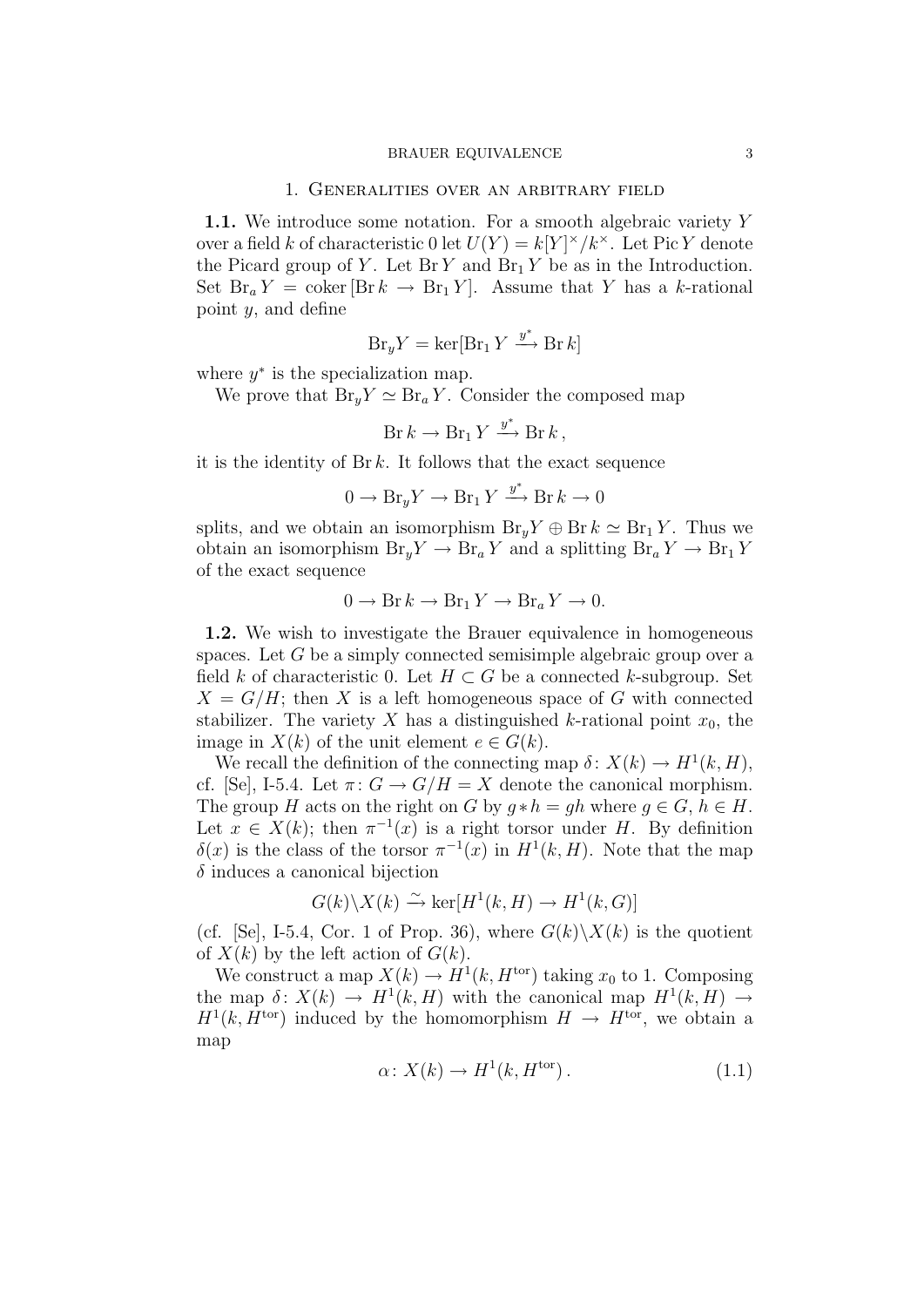Clearly this map is constant on the orbits of  $G(k)$  in  $X(k)$ . Let  $X(H)$  denote the group of k-characters of H, i.e.  $X(H) =$  $\text{Hom}_k(H, \mathbb{G}_m)$ . We have  $\mathbf{X}(H) = \mathbf{X}(H^{\text{tor}})$ .

**Proposition 1.3.** There is a canonical isomorphism  $\mathbf{X}(H) \xrightarrow{\sim} \text{Pic } X$ .

Proof. By [Sa], 6.10 there is an exact sequence

 $U(G) \to \mathbf{X}(H) \to \text{Pic } X \to \text{Pic } G.$ 

By Rosenlicht's theorem [Ro]  $U(G) = \mathbf{X}(G)$ , and clearly  $\mathbf{X}(G) = 1$ because G is semisimple, so  $U(G) = 1$ . By [Sa], 6.9(iv) we have Pic  $G =$ 1. Thus we obtain an isomorphism  $\mathbf{X}(H) \stackrel{\sim}{\rightarrow}$ Pic X.

**1.3.1.** Remark. In the case when  $k$  is algebraically closed, Proposition 1.3 was proved in [Po], Cor. of Thm. 4.

**1.4.** We have seen in the proof of Proposition 1.3 that  $U(\overline{G}) = 1$ . It follows that  $U(\overline{X})=1$ .

Since  $X(k) \neq \emptyset$  and  $U(\overline{X}) = 1$ , we have by [Sa], 6.3(iii)

$$
Br_a X = H^1(k, Pic \overline{X}).
$$

We have  $\operatorname{Br}_{x_0} X \simeq \operatorname{Br}_a X$ . By Proposition 1.3, Pic  $\overline{X} = \mathbf{X}(\overline{H})$ . We obtain

$$
\operatorname{Br}_{x_0} X = H^1(k, \mathbf{X}(\overline{H})) = H^1(k, \mathbf{X}(\overline{H}^{\text{tor}})). \tag{1.2}
$$

There is a canonical cup product pairing

$$
H^1(k, H^{\text{tor}}) \times H^1(k, \mathbf{X}(\overline{H}^{\text{tor}})) \to \text{Br } k. \tag{1.3}
$$

The pairing (1.3) together with the map (1.1)  $X(k) \to H^1(k, H^{\text{tor}})$  and the isomorphism (1.2) defines a pairing

$$
X(k) \times \text{Br}_{x_0} X \to \text{Br } k. \tag{1.4}
$$

**Theorem 1.5.** The pairing  $(1.4)$  up to sign coincides with the restriction of the Manin pairing  $(0.1)$  to  $X(k) \times Br_{x_0}X \subset X(k) \times Br_1 X$ .

Proof. We use the description of the Manin pairing with the help of torsors given in  $[CT/Sa2]$ , §2.

We regard the canonical map  $G \rightarrow X = G/H$  as a right (nonabelian) X-torsor under H. Set  $S = H<sup>tor</sup>$  and denote by  $H<sup>ssu</sup>$  the kernel of the natural homomorphism  $\psi: H \to S$ . This homomorphism induces push-forward maps in cohomology:  $H^1(k, H) \to H^1(k, S)$  and  $H^1(X, H) \to H^1(X, S)$  sending non-abelian torsors under H to abelian torsors under  $S$  (explicitly, a torsor  $Z$  under  $H$  goes to the torsor  $Z/H<sup>ssu</sup>$  under S). Let  $Y = G/H<sup>ssu</sup>$  be the torsor under S obtained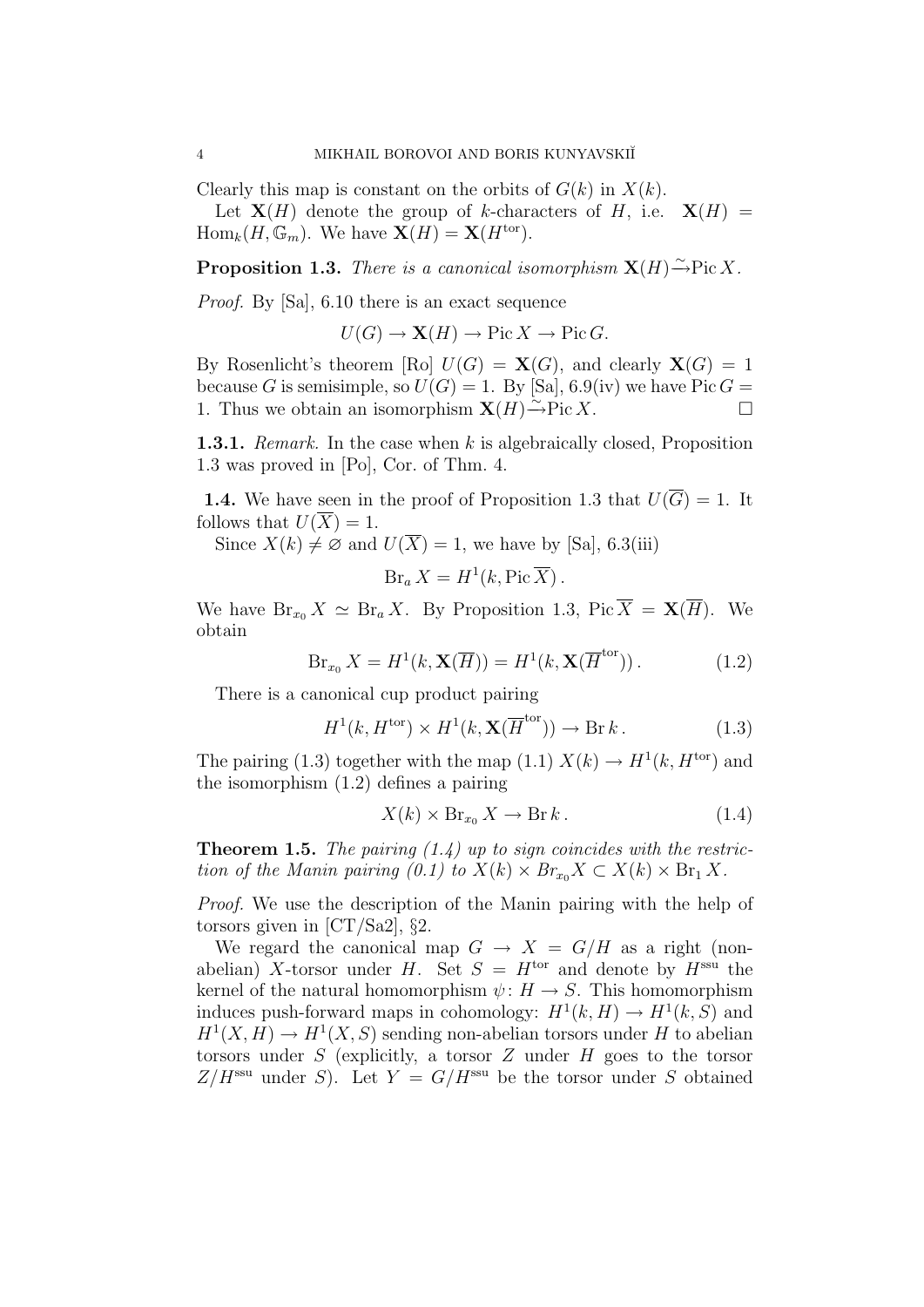from X by push-forward. Note that by Proposition 1.3 we have an isomorphism  $\mathbf{X}(\overline{S}) \xrightarrow{\sim} \text{Pic } \overline{X}$ .

Let  $\theta_Y: X(k) \to H^1(k, S)$  be the canonical evaluation map associated to Y, i.e.  $\theta_Y$  takes  $x \in X(k)$  to the isomorphism class of the fibre of Y at x. Notice that  $\theta_Y$  coincides with the map  $\alpha$  defined by (1.1). Indeed,  $\alpha$  is the composition  $X(k) \to H^1(k, H) \to H^1(k, H^{\text{tor}})$ where the first arrow is the connecting map  $\delta$  defined in 1.2 and the second one is the push-forward map induced by  $\psi$ . Recall that  $\delta(x)$ coincides with the isomorphism class of the fibre of  $G \to X$  at x. Since push-forward commutes with specialization,  $\alpha(x)$  coincides with the isomorphism class of the fibre of Y at x, and thus  $\alpha = \theta_Y$ .

To finish the proof, it only remains to recall the isomorphism (1.2) and to apply the diagram

$$
X(k) \times \text{Br}_1 X \longrightarrow \text{Br } k
$$
  
\n
$$
\theta_Y \downarrow \qquad \qquad \uparrow \qquad \qquad \parallel
$$
  
\n
$$
H^1(k, S) \times H^1(k, \mathbf{X}(\overline{S})) \longrightarrow \text{Br } k
$$

Here the top row is the Manin pairing and the bottom row is the cupproduct. The diagram is commutative up to sign (cf. [CT/Sa2], Prop.  $2.7.10$ , which proves the theorem.

# 2. Brauer equivalence over a local field

**Theorem 2.1.** Let  $G$ ,  $H$ ,  $X$  be as in 1.2. Assume that  $k$  is a local field of characteristic 0 (archimedean or not). Then the map  $(1.1)$  $\alpha \colon X(k) \to H^1(k, H^{\text{tor}})$  induces a bijection

$$
X(k)/\text{Br} \xrightarrow{\sim} \text{im} \left[ \text{ker}[H^1(k, H) \to H^1(k, G)] \to H^1(k, H^{\text{tor}}) \right].
$$

*Proof.* It follows from Theorem 1.5 that two points  $x_1, x_2 \in X(k)$  are Brauer-equivalent if and only if  $(\alpha(x_1), \eta) = (\alpha(x_2), \eta)$  for every  $\eta \in$  $H^1(k, \mathbf{X}(\overline{H}^{\text{tor}}))$ . Since k is a local field, the cup product pairing (1.3) is perfect (Tate–Nakayama duality, cf. [Mi], Cor. I-2.4), and it follows that  $x_1$  and  $x_2$  are Brauer-equivalent if and only if  $\alpha(x_1) = \alpha(x_2)$ . Thus the set of classes of Brauer equivalence is in a bijective correspondence with im  $\alpha$ . We see that we must only describe the image of  $X(k)$  in  $H<sup>1</sup>(k, H<sup>tor</sup>)$ . But the image of  $X(k)$  in  $H<sup>1</sup>(k, H)$  is the same as the image of  $G(k)\backslash X(k)$  and it equals  $\ker[H^1(k, H) \to H^1(k, G)]$ . Hence the image of  $X(k)$  in  $H<sup>1</sup>(k, H<sup>tor</sup>)$  is

$$
\operatorname{im} \left[ \ker \left[ H^1(k, H) \to H^1(k, G) \right] \to H^1(k, H^{\text{tor}}) \right],
$$

and the assertion of the theorem follows.  $\hfill \square$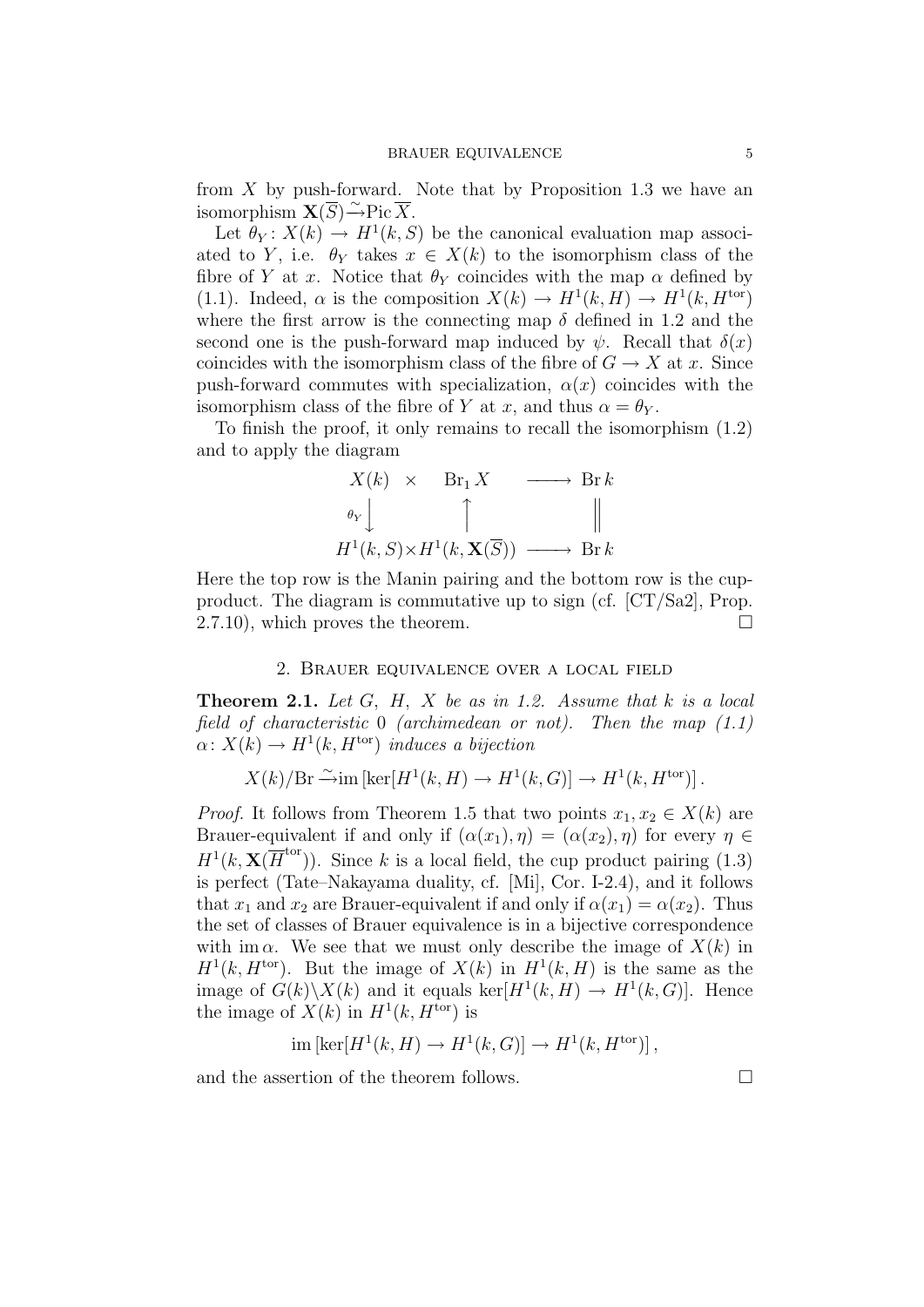**Theorem 2.2.** Let  $G, H, X$  be as in 1.2, and assume that k is a nonarchimedean local field of characteristic 0. Then the map  $(1.1)$   $\alpha$  induces a bijection

$$
X(k)/\mathrm{Br} \xrightarrow{\sim} H^1(k, H^{\text{tor}}).
$$

Proof. Since G is a simply connected group, by Kneser's theorem (see [Pl/Ra], 6.1, Thm. 4)  $H^1(k, G) = 1$ . We see now from Theorem 2.1 that  $X(k)/Br$  is in a bijective correspondence with  $\text{im }[H^1(k, H) \to$  $H^1(k, H^{\text{tor}})$ . Let  $H^{\text{ssu}}$  denote ker $[H \to H^{\text{tor}}]$ , it is an extension of a semisimple group by a unipotent group. Since  $k$  is local nonarchimedean and  $(H^{\text{ssu}})^{\text{tor}} = 1$ , the map  $H^1(k, H) \to H^1(k, H^{\text{tor}})$  is surjective, cf. [Bo], Cor. 6.4. This proves the theorem.

### 3. Brauer equivalence over a number field

**Theorem 3.1.** Let k be a number field, and let  $G, H, X$  be as in 1.2. Then the map

$$
X(k) \to G(k) \backslash X(k) \xrightarrow{\sim} \ker[H^1(k, H) \to H^1(k, G)] \to \bigoplus_v H^1(k_v, H^{\text{tor}})
$$

induces a bijection

$$
X(k)/\text{Br} \xrightarrow{\sim} \text{im}\left[\ker[H^1(k, H) \to H^1(k, G)] \to \bigoplus_v H^1(k_v, H^{\text{tor}})\right]
$$

where v runs over the set of places of  $k$ .

To prove Theorem 3.1 we need a lemma.

**Lemma 3.2.** (cf. [Ma/Ts], 4.5). Let Y be a variety over a number field k. Then the map  $Y(k)/Br \to \prod_v Y(k_v)/Br$  is injective, where v runs over the set of places of k and  $Y(k_v)/Br$  denotes the set of Brauer equivalence classes in  $Y(k_v)$ .

*Proof.* Let  $y_1, y_2 \in Y(k)$ , and assume that  $y_1$  and  $y_2$  are Brauerequivalent in  $Y(k_v)$  for all places v of k. This means that for every  $b_v$  ∈ Br<sub>1</sub>Y<sub>kv</sub>,  $(y_1, b_v) = (y_2, b_v)$ . Let now  $b ∈$  Br<sub>1</sub>Y. We wish to compare  $(y_1, b)$  and  $(y_2, b)$ . Consider  $\mathrm{loc}_v(y_i, b) \in \mathrm{Br} k_v$ ,  $i = 1, 2$ , where loc means localization. We have  $\text{loc}_{v}(y_i, b) = (y_i, \text{loc}_{v}b)$ , where  $\mathrm{loc}_v b \in \mathrm{Br}_1 Y_{k_v}$ . By assumption we have  $(y_1, \mathrm{loc}_v b) = (y_2, \mathrm{loc}_v b)$ . We see that  $\text{loc}_{v}(y_1, b) = \text{loc}_{v}(y_2, b)$  for all v. It follows that  $(y_1, b) = (y_2, b)$ , because the map loc:  $Br k \to \prod_v Br k_v$  is injective. Thus  $y_1$  and  $y_2$  are Brauer-equivalent in  $Y(k)$ .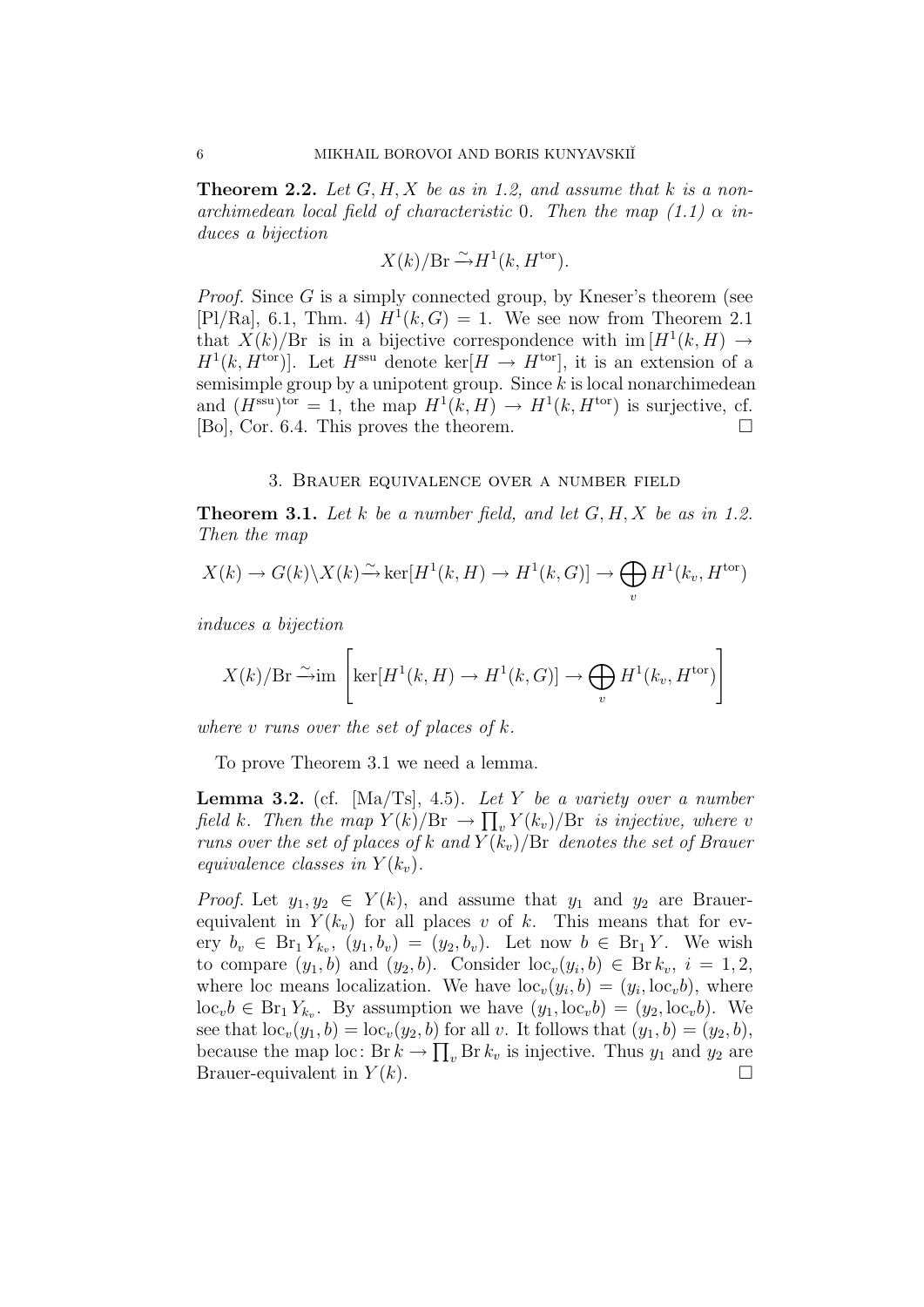**3.3.** Proof of Theorem 3.1. Note that  $Br_1 G = Br k$  (cf. [Sa], 6.9(iv)), hence every orbit of  $G(k)$  in  $X(k)$  is contained in one class of Brauer equivalence. It follows that the map  $X(k) \to X(k)/B_r$  factors through  $G(k)\backslash X(k)$ :

$$
X(k) \to G(k) \backslash X(k) \to X(k)/Br
$$

and these maps are surjective.

Consider the commutative diagram

$$
X(k)/\text{Br} \longrightarrow H^1(k, H) \longrightarrow H^1(k, H^{\text{tor}})
$$
  
\n
$$
a \downarrow \qquad \qquad \downarrow \qquad \qquad \downarrow d
$$
  
\n
$$
I_v X(k_v)/\text{Br} \longrightarrow \prod_v H^1(k_v, H) \xrightarrow{c} \prod_v H^1(k_v, H^{\text{tor}})
$$
 (3.1)

The image of the map d is contained in  $\bigoplus_{v} H^{1}(k_{v}, H^{\text{tor}})$  (cf. e.g. [Vo], 11.3, Cor. 1 of Prop. 1), and we obtain a map

$$
X(k)/\text{Br} \to H^1(k, H) \to \bigoplus_v H^1(k_v, H^{\text{tor}}).
$$

Consider the maps

 $\Gamma$ 

$$
X(k) \xrightarrow{e} H^1(k, H) \xrightarrow{f} \bigoplus_v H^1(k_v, H^{\text{tor}}). \tag{3.2}
$$

Since in diagram  $(3.1)$  the map a is injective by Lemma 3.2, and the map  $c \circ b$  is injective by Theorem 2.1, we see that in (3.2) the fibres of the map  $f \circ e$  are exactly the Brauer equivalence classes in  $X(k)$ , and so

$$
X(k)/\text{Br} \xrightarrow{\sim} \text{im} \,(f \circ e) = f(\text{im} \, e),
$$

whence Theorem 3.1.  $\Box$ 

**Theorem 3.4.** In Theorem 3.1 assume that  $k$  is a totally imaginary number field. Then the bijection of Theorem 3.1 induces a bijection

 $X(k)/Br \stackrel{\sim}{\rightarrow} H^1(k, H^{\text{tor}})/\text{III}^1(k, H^{\text{tor}}).$ 

To prove Theorem 3.4 we need a proposition and two corollaries.

**Proposition 3.5.** Let k be a totally imaginary number field, and  $L =$  $(\overline{F}, \kappa)$  a k-kernel (k-lien) (see [Sp], [Bo], [F/S/S] for a definition), where  $\overline{F}$  is a connected linear  $\overline{k}$ -group such that  $\overline{F}^{tor} = 1$ . Then every element of  $H^2(k, L)$  is neutral.

Proof. The proposition follows from [Bo], Thm. 6.8(iii) and Thm. 6.3(ii). Note that in the case when  $\overline{F}$  is semisimple, the proposition was proved by Douai ([Do], Cor. 5.1), see also [Bo], Cor. 6.9. The proposition follows also from Douai's result and [Bo], Prop. 4.1.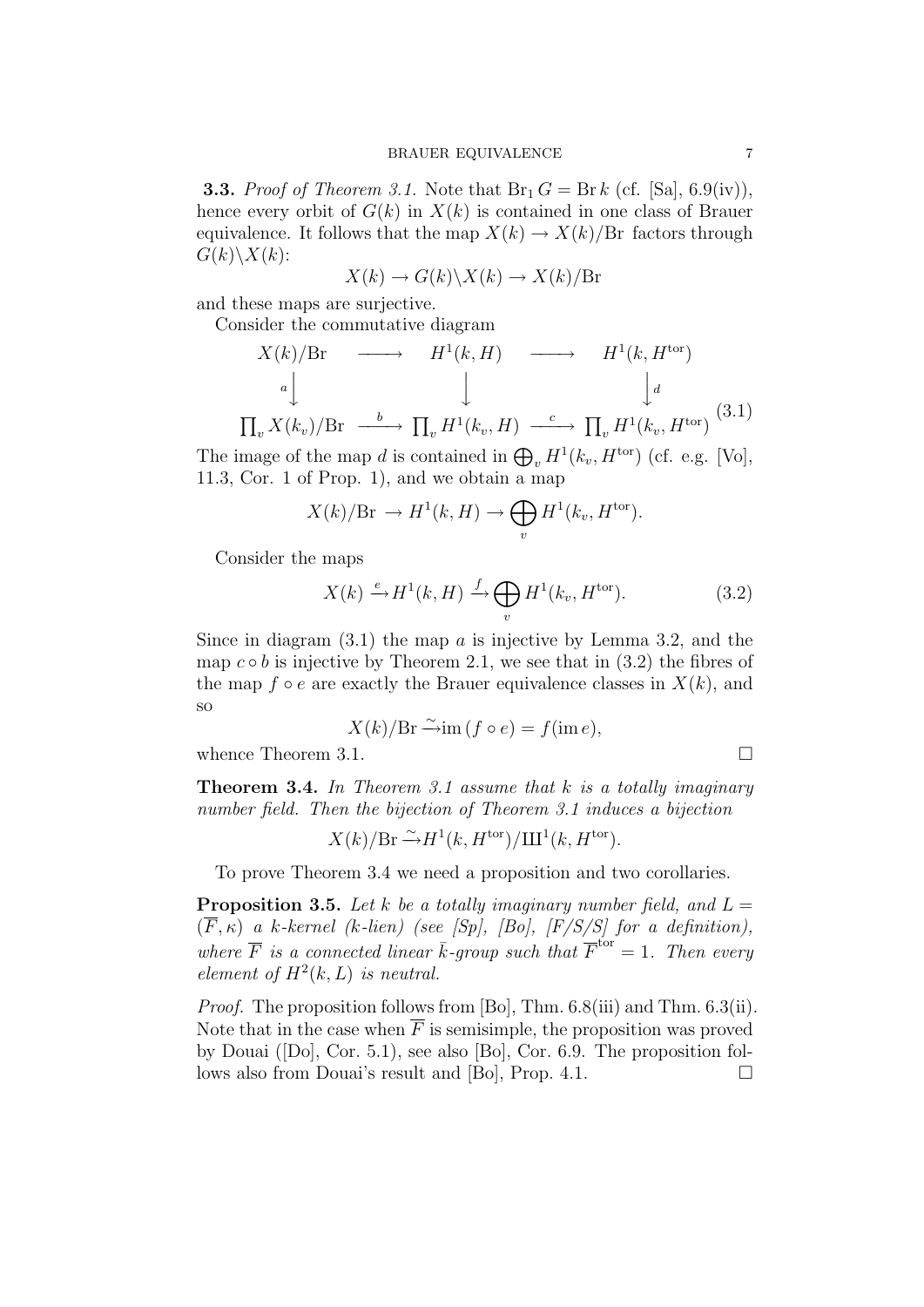Corollary 3.6. Let k be a totally imaginary number field and let

$$
1 \to G_1 \to G_2 \to G_3 \to 1
$$

be an exact sequence of linear k-groups. If  $G_1$  is connected and  $G_1^{\text{tor}} =$ 1, then the map  $H^1(k, G_2) \to H^1(k, G_3)$  is surjective.

*Proof.* We argue as in [Bo], the proof of Cor. 6.4. Let  $\xi \in H^1(k, G_3)$ , and let  $\psi \in Z^1(k, G_3)$  be a cocycle from the class  $\xi$ . According to Springer ([Sp], 1.20), one can associate to  $\psi$  a k-kernel  $L_{\psi} = (G_{1\bar{k}}, \kappa_{\psi})$ and a cohomology class  $\Delta(\psi) \in H^2(k, L_{\psi})$  which is the obstruction to lifting  $\xi$  to  $H^1(k, G_2)$ . Since  $G_{1\overline{k}}^{\text{tor}} = 1$ , by Prop. 3.5 the class  $\Delta(\psi)$  is neutral, and hence  $\xi$  comes from  $H^1(k, G_2)$ .

**Corollary 3.7.** Let  $F$  be a connected linear group over a totally imaginary number field k. Then the map  $H^1(k, F) \to H^1(k, F^{\text{tor}})$  is surjective.

Proof. We have an exact sequence

$$
1 \to F^{\text{ssu}} \to F \to F^{\text{tor}} \to 1
$$

where  $(F^{\text{ssu}})$ <sup>tor</sup> = 1. Now the corollary follows from Corollary 3.6.  $\Box$ 

**3.8.** Proof of Theorem 3.4. Since G is simply connected and  $k$  is a totally imaginary number field,  $H^1(k, G) = 1$  (Kneser–Harder–Chernousov, see [Pl/Ra] §6.1, Thm. 6). Thus  $\ker[H^1(k, H) \to H^1(k, G)] =$  $H<sup>1</sup>(k, H)$ . By Theorem 3.1  $X(k)/Br$  is in a bijective correspondence with

$$
\operatorname{im}\left[H^1(k,H)\to H^1(k,H^{\text{tor}})\to \bigoplus_v H^1(k_v,H^{\text{tor}})\right].
$$

By Corollary 3.7 the map  $H^1(k, H) \to H^1(k, H^{\text{tor}})$  is surjective. We see that  $X(k)/Br$  is in a bijective correspondence with

$$
\text{im}\left[H^1(k, H^{\text{tor}}) \to \bigoplus_v H^1(k_v, H^{\text{tor}})\right] = H^1(k, H^{\text{tor}})/\text{III}^1(k, H^{\text{tor}}).
$$

Example 3.9. Let G be a simply connected absolutely almost simple group over a number field k,  $H \subset G$  a connected k-subgroup,  $X =$  $G/H$ . Assume that X is a symmetric space, i.e. H is the group of invariants of an involution of G. From the classification of involutions of simple Lie algebras (see e.g. [He], X-5, p. 514) it follows that dim  $H^{\text{tor}}$  < 1.

If  $H^{\text{tor}} = 1$  or  $H^{\text{tor}}$  is a one-dimensional split torus, then  $H^1(k_v, H^{\text{tor}})$  $= 1$  for all v, and by Theorem 3.1  $X(k)/Br$  consists of one element.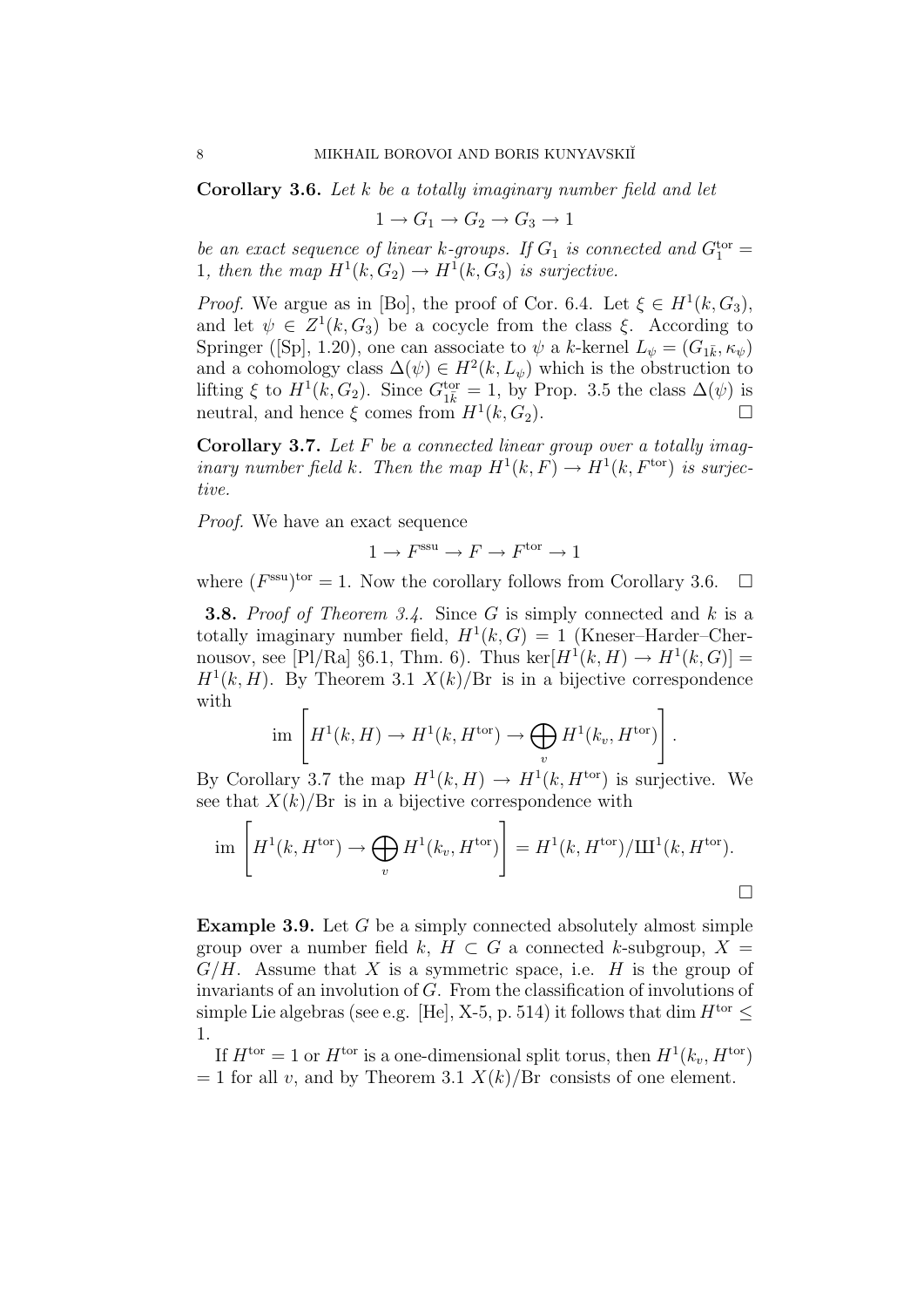If  $H<sup>tor</sup>$  is a one-dimensional nonsplit torus, then  $H<sup>tor</sup>$  splits over a quadratic extension  $K$  of  $k$ . Assume in addition that  $k$  is totally imaginary. Then by Theorem 3.4  $X(k)/Br = H<sup>1</sup>(k, H<sup>tor</sup>)/III<sup>1</sup>(k, H<sup>tor</sup>).$ Since  $K/k$  is cyclic, we have  $III^{1}(k, H^{\text{tor}}) = 1$  ([Vo], 11.6, Cor. 3), and we see that

$$
X(k)/\text{Br} = H^1(k, H^{\text{tor}}) = k^\times / N_{K/k} K^\times
$$

where  $N_{K/k}$  denotes the norm map.

#### **REFERENCES**

- [Bo] M. Borovoi, Abelianization of the second nonabelian Galois cohomology, Duke Math. J. 72 (1993), 217–239.
- $[CT/K]$  J.-L. Colliot-Thélène et B. È. Kunyavskiĭ, *Groupe de Brauer non ramifié* des espaces principaux homogènes de groupes linéaires, J. Ramanujan Math. Soc. 13 (1998), 37–49.
- [CT/Sa1] J.-L. Colliot-Thélène et J.-J. Sansuc, La R-équivalence sur les tores, Ann. Sci. École Norm. Sup.  $(4)$  10  $(1977)$ , 175–229.
- $[CT/Sa2]$  J.-L. Colliot-Thélène et J.-J. Sansuc, Descente sur les variétés rationnelles, II, Duke Math. J. 54 (1987), 375–492.
- [Do] J.-C. Douai, Cohomologie galoisienne des groupes semi-simples d´efinis sur les corps globaux, C.R. Acad. Sci. Paris Sér. A 281 (1975), 1077– 1080.
- [F/S/S] Y. Z. Flicker, C. Scheiderer, and R. Sujatha, Grothendieck's theorem on non-abelian  $H^2$  and local-global principles, J. Amer. Math. Soc. 11 (1998), 731–750.
- [He] S. Helgason, Differential Geometry, Lie Groups, and Symmetric Spaces, Academic Press, New York, 1978.
- [Ma1] Yu. I. Manin, Le groupe de Brauer–Grothendieck en géométrie diophantienne, Actes du Congr. Internat. Math., Nice, 1970, Tome 1, pp. 401–411.
- [Ma2] Yu. I. Manin, Cubic Forms: Algebra, Geometry, Arithmetic, Nauka, Moscow, 1972; English transl., 2nd edition: North-Holland, Amsterdam, 1986.
- [Ma/Ts] Yu. I. Manin and M. A. Tsfasman, Rational varieties: algebra, geometry, and arithmetic, Russian Math. Surveys  $41:2$  (1986), 51–116.
- [Mi] J. S. Milne, Arithmetic Duality Theorems, Academic Press, Boston, 1986. [Pl/Ra] V. P. Platonov and A. S. Rapinchuk, Algebraic Groups and Number The-
- ory, Nauka, Moscow, 1991; English transl. Academic Press, Boston, 1994. [Po] V. L. Popov, The Picard group of homogeneous spaces of linear algebraic
- groups and one-dimensional homogeneous vector bundles, Math. USSR Izv. 8 (1975), 301–327.
- [Ro] M. Rosenlicht, Toroidal algebraic groups, Proc. Amer. Math. Soc. 12 (1961), 984–988.
- [Sa] J.-J. Sansuc, Groupe de Brauer et arithm´etique des groupes alg´ebriques  $\text{linéaires sur un corps de nombres}, \text{ J. Reine Angew. Math. } 327 \text{ (1981)},$ 12–80.
- [Se] J.-P. Serre, Cohomologie galoisienne, Fifth edition, Lecture Notes in Math. 5, Springer-Verlag, Berlin et al., 1994.